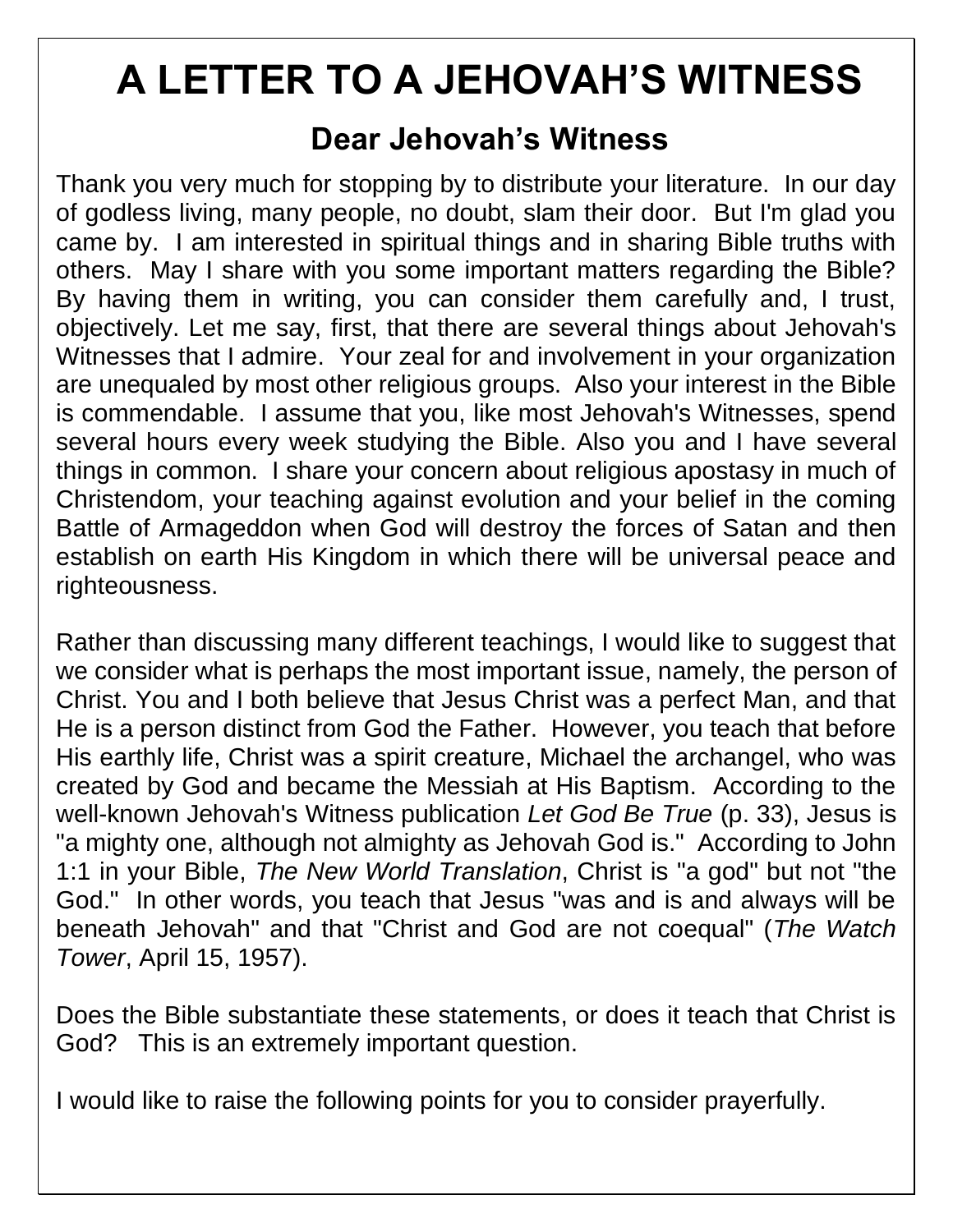1. Several Bible verses specifically affirm the deity of Christ. In Matthew 1:23, Christ is called "Imanuel," which means "God with us." When Thomas touched the wounds of the risen Lord, he exclaimed, "My Lord and my God" (John 20:28). There is no basis whatsoever for saying, as some Jehovah's Witnesses say, that Thomas was referring to God the Father when he said "my God." Instead Thomas called Christ both his Lord and his God and Christ did not correct him!

Colossians 2:9 clearly confirms the deity of Christ, when it states that in Him "all the fullness of the divine quality dwells bodily" (*New World Translation*).

#### **Jesus Is Lord!**

Stephen called Jesus "Lord" (Acts 7:59, 60), and we are to confess Jesus as Lord (Rom 10:9; 1 Cor 12:3). "Lord" in these verses is *Kurios*, which is the Greek word for Jehovah in the Greek version of the Old Testament. In Exodus 34:14 it is clear that we are to worship no one but Jehovah. But in Hebrews 1:6 the angels worship Christ. In Isaiah 44:6 Jehovah is called the first and the last, but in Revelation 22:13 Christ is the first and the last. Since there cannot be two firsts nor two lasts, is it not clear that Jehovah and Christ must both be God? This reveals that "Jehovah" is used not only of God the Father, but also of God the Son. Though they are distinct persons they are each called "Jehovah" because they each possess deity.

3. Attributes of Christ show that He is God. Jesus Christ knows all things (John 1:48; 2:25; 6:64; 16:30; 21:17). He is eternal (Mic. 5:2), all powerful (Matt 28:18; Heb 1:3), sinless (John 8:46) and unchanging (Heb 13:8). Since only God possesses these attributes, this indicates that Christ possesses deity.

4. Certain works of Christ show that He is God. Jesus Christ has the power to forgive sins (Mark 2:5-7; Eph 1:7), control nature (Matt 8:26), give eternal life (John 10:28; 17:2) and judge the world (John 5:22, 27). Since only God can do these things, does it not follow that Christ is God?

5. Christ received worship. Christ is worshipped by the angels (Heb 1:6) and by man (Matt 14:33), and yet only Jehovah is to be worshipped (Exodus 34:14). Christ Himself said that worship is due to God alone (Matt 4:10), and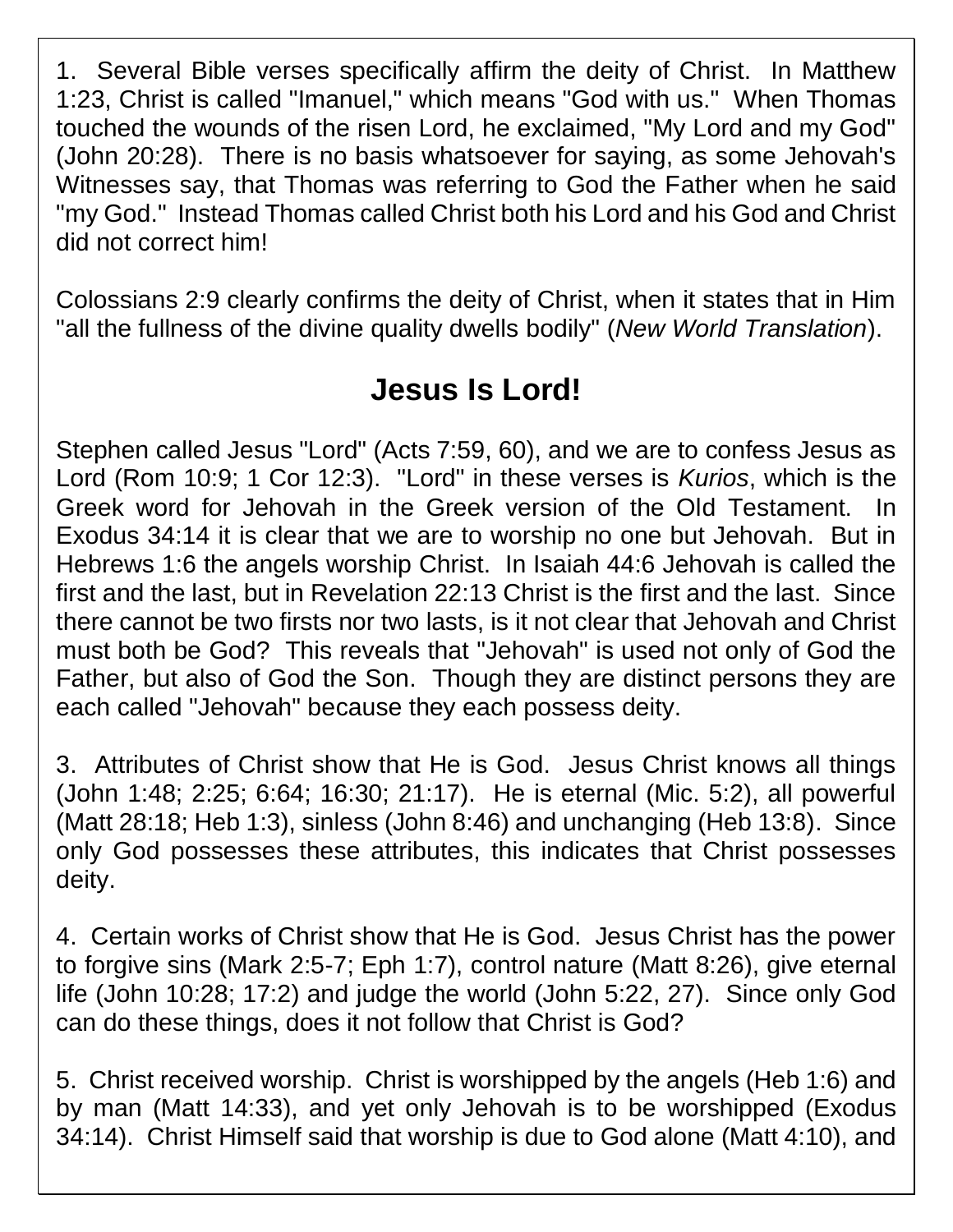yet He accepted worship. If Christ in His preexistent state were the archangel Michael, how could He have received worship, since angels are not allowed to receive worship (Rev 19:10; 22:8, 9)? If Christ were not God, then worship of Him would be idolatrous.

What about John 1:1? You say, "Christ the Word is 'a god,' according to John 1:1 in the Jehovah's Witnesses' *New World Translation*." Your translators say the small "g" is required because the Greek word for God (*theos*) is not preceded by a definite article, "the" (*ho*).

## **What The Greek Really Says**

You are correct in saying that in John 1:1 the Greek word for God is not preceded by a definite article. However, good Greek scholarship agrees that this does not mean the word should be translated "god" with a small "g." The definite article is omitted because of a somewhat technical rule of Greek grammar.

A definite predicate nominative which precedes a verb does not have the definite article. The order of the Greek words in the last clause of John 1:1 is "God was the Word" (*theos en ho logos*). The subject of the sentence is "the Word," the verb is "was" and the predicate nominative is "God." Usually the predicate nominative follows the verb, but in this case it precedes it; and since it precedes the verb no article is necessary.

When a Greek writer wanted to stress the quality of the person or thing which was in the predicate nominative case, he would put it before the verb rather than after it. This is what John did to stress the fact that the Word (Christ) possesses the qualities of Godhood. This fundamental principal of Greek grammar thus supports the deity of Christ and gives no support whatsoever to the translation, "The Word was a god." The intent of John could be rendered in English, "The Word was fully God."

May I point out too, that even your *New World Translation* does not always follow its "no article/small 'g' rule." For example, in John 1:6, 12, 13, the word "God" does not have the article in the Greek, but it does have a capital "G" in the *New World Translation*. It is correct to use the capital in those verses but it is inconsistent with the *New World Translation* of John 1:1.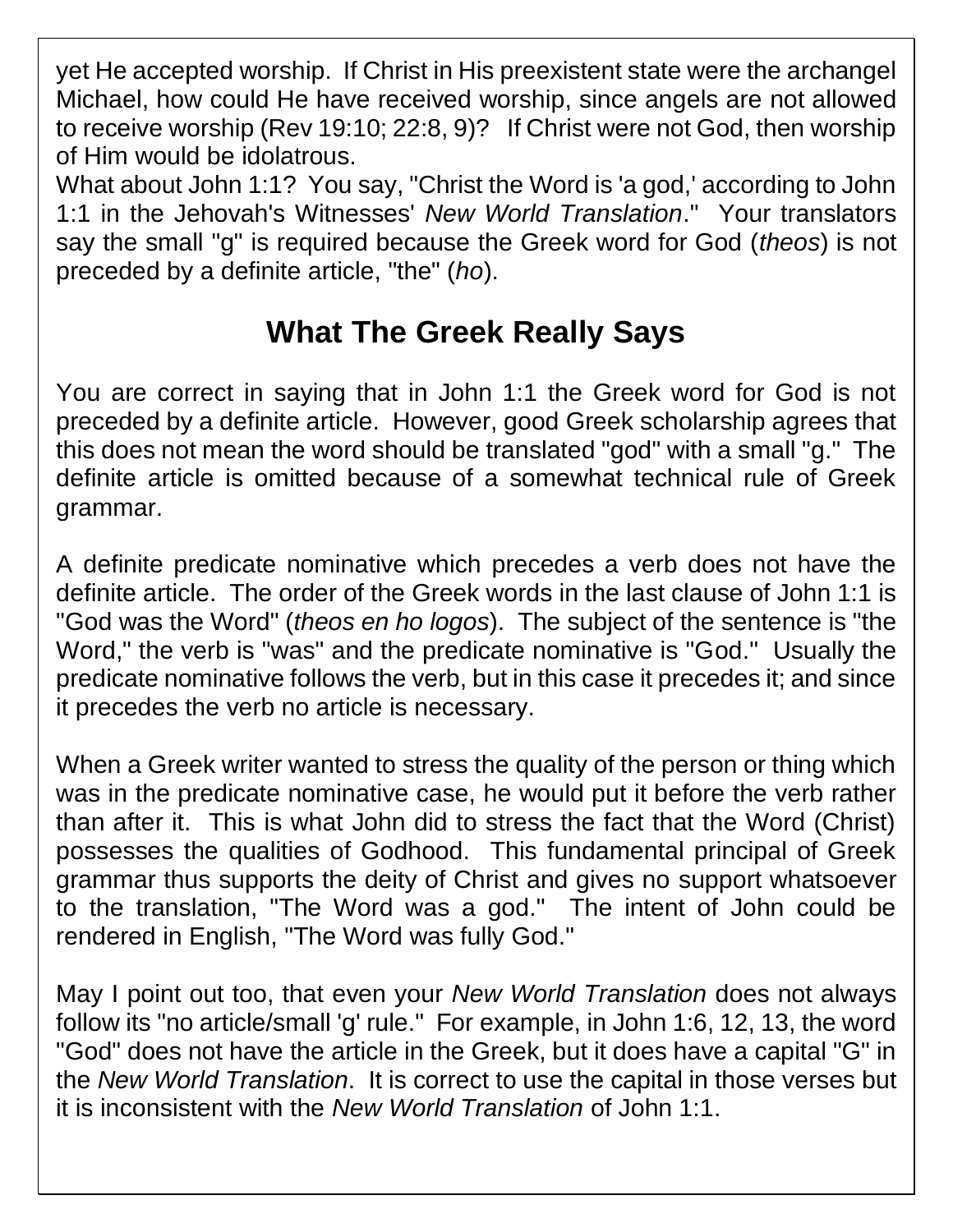You might also be interested in noting that in John 13:3 the word "God" occurs twice, each time with a capital "G." But in the Greek the first occurrence of the word does not have the definite article and the second occurrence does. Since both obviously refer to the same person, God the Father, it would again be wrong to assume that the alleged "no article/small 'g' rule" has any validity in Greek grammar.

Another observation is that with out the article, *theos* signifies divine essence, while with the article *theos* suggests divine personality (see Dana and Mantley, *A Manual Grammar of the Greek New Testament*, p. 139). Also *theos* is a definite noun and therefore cannot have the indefinite article "a."

It is important to keep in mind that when John 1:1 states that "the Word was God," it does not mean Jesus is God the Father, nor is Jesus the Trinity. The Jehovah's Witnesses booklet, *"The Word - Who is He? According to John"*  (p. 6), erroneously tries to suggest that this is what non-Jehovah's Witnesses mean by their translation, "The Word was God." But this is not the case at all! As already shown, this clause stresses the divine quality of the Word. John is telling us that in the beginning the Word existed, was with God the Father and possesses full deity.

You should know too that there are verses clearly referring to Christ in which the word "God" does have the definite article ("the"), thus showing that Jesus is "the God," that is, Jehovah. (Matt 1:23, for example, which states that Jesus is Immanuel, in the Greek is rendered "With us is *the* God." Jesus is therefore the Jehovah God!). You say that Christ is "a god," according to the *New World Translation* of John 1:1 - one who was created by Jehovah. How could Christ be "a god" when in Isaiah 43:10 Jehovah says there is no God before Him or after Him? No god would ever be created by Jehovah because, as He stated, "Before me there was no God formed, and after me there continued to be none" (*New World Translation*).John 1:1 states that the Word (Christ) was with God. And yet in Deuteronomy 32:39 Jehovah states, "There is no god with Me." If Christ is not God but "a god," then Deuteronomy 32:39 is contradicted!

### **Isaiah and Colossians**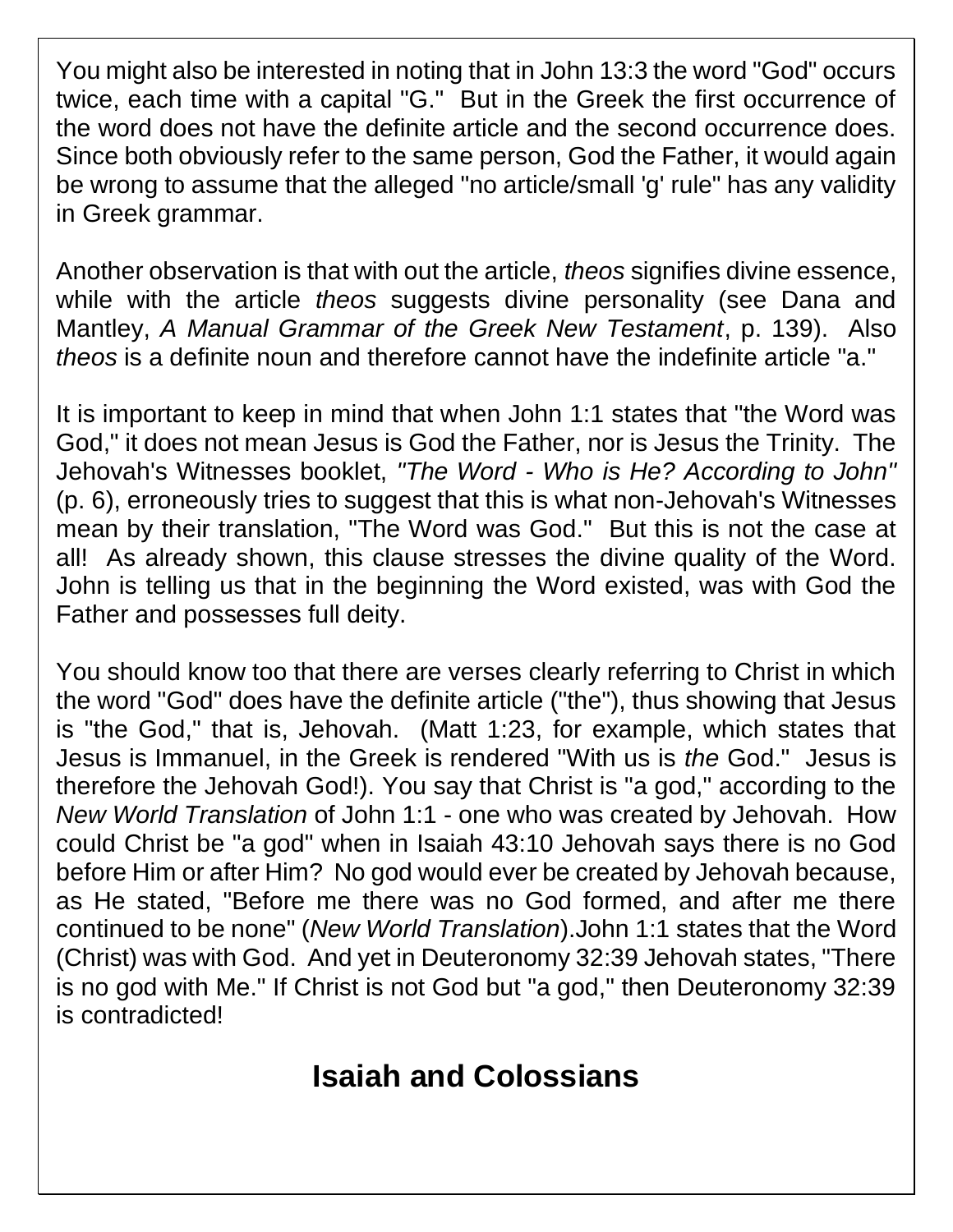I'm sure you are aware that Isaiah 9:6 calls Jesus Christ "the mighty God." No doubt you, like other Jehovah's Witnesses, have a ready answer for this verse. You explain that Christ is "the mighty god" but not "the almighty." You say that Christ is the mighty, never the almighty and that Jehovah is the almighty God, never the mighty. However, Jeremiah 32:18 shows that Jehovah is the mighty One. Therefore, since Christ is the mighty God (Isa 9:6) and Jehovah is the mighty God (Jer 32:18), they are both God. They both possess full deity.

What about Colossians 1:15-17? Jehovah's Witnesses refer to this passage to support their teaching that Christ was created by Jehovah (e.g., *Let God Be True*, p. 35). This is based primarily on the words, "the firstborn of all creation," in verse 15.

However, if this verse were teaching that Jesus Christ is the first created being made by Jehovah, the word "first-created" would have been used of Christ, not the word "first-born." These are two different words in the Greek, with two different meanings. "First-created" is *protoktistos*, and "first-born" is *prototokos*.

Colossians 1:15 does not use the word *protoktistos*, "first-created." Instead it uses *prototokos*. This latter word means an heir, a begotten one, the first in rank. The teaching of Colossians 1:15, then, is that Christ is first in rank above all creation; He is the Heir of all things. He is prior to all creation and superior over it as the Lord.

Your *New World Translation* adds the word "other" four times in Colossians 1:15-17, so that the passage states that Christ created "all other things," that is, everything except Himself. However, there is no basis for adding the word "other." It does not occur in the Greek manuscripts. The translators of the *New World Translation* admit this by putting the word "other" in brackets. Obviously this is done in order to comply with the assumption that firstborn means first-created. But, as we've seen, this is not the meaning of firstborn, and therefore it is also wrong to add the word "other." There is no verse in the entire Bible that states that Christ was created by Jehovah!

Some might raise a question about Revelation 3:14. This passage wrongly translated in the *New World Translation*, "the beginning of the creation of God" should be rendered "the source (or origin) of God's creation." The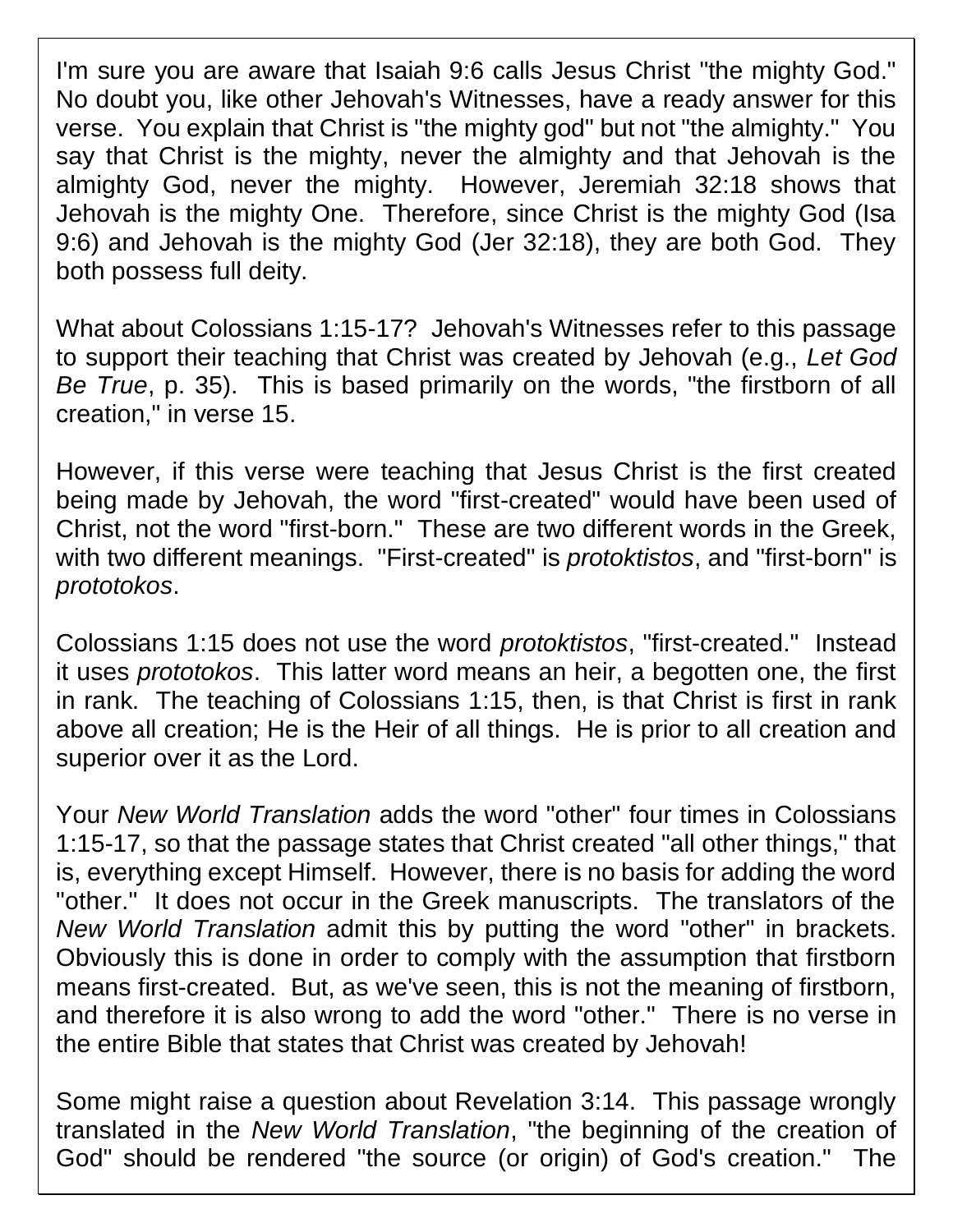Greek word for source or origin is *arch*. This is consistent with the statements in Colossians 1:16 and John 1:3 that all things were made by or had their origin or source in Jesus Christ. Since all things were made by Christ (John 1:1) and all things were made by Jehovah (Heb 3:4), both persons possessing this omnipotent creative power are God with full deity.

## **Philippians**

What about Philippians 2:6? The *New World Translation* suggests that Christ was not equal with God and did not even want to be: "Although he was existing in God's form, gave no consideration to a seizure, namely, that he should be equal to God."

This is a poor translation of the Greek. The *Phillips Version* gives a much better rendering of the Greek: "He, who had always been God by nature, did not cling to His prerogatives as God's equal." The *New American Standard Version* renders it: "Who, although He existed in the form of God, did not consider equality with God a thing to be grasped." The *Living Bible* puts the meaning in these words: "Who, though He was God, did not demand and cling to His rights as God."

It is important to remember that Philippians 2:5-8 is discussing the incarnation of Christ, His act of leaving heaven's glory and coming to the earth. By stating that He did not cling to His prerogatives and rights as God, Philippians 2:5 is saying that He willingly came to the earth. Also it is important not to overlook the first part of the verse: "He existed in the form of God." The word "form" means essential attributes. Therefore since Christ was in the form of God, that is, possessing the attributes of deity, it is wrong to suggest that He did not want to be equal with God. He already was - and is - God! The view that His being equal to God was something that He had to grasp for is excluded by the fact that He already existed in the form of God.

What about John 10:30? I assume that you, like other Jehovah's Witnesses, believe that this verse, "I and the Father are one," means that Christ was one with God the Father in purpose and not in nature and essence. However, if that were all Christ was saying, why did the Jews want to stone Him? They themselves thought His purpose was the same as God's. Verse 33 of John 10 explains that they wanted to stone Him because of blasphemy, because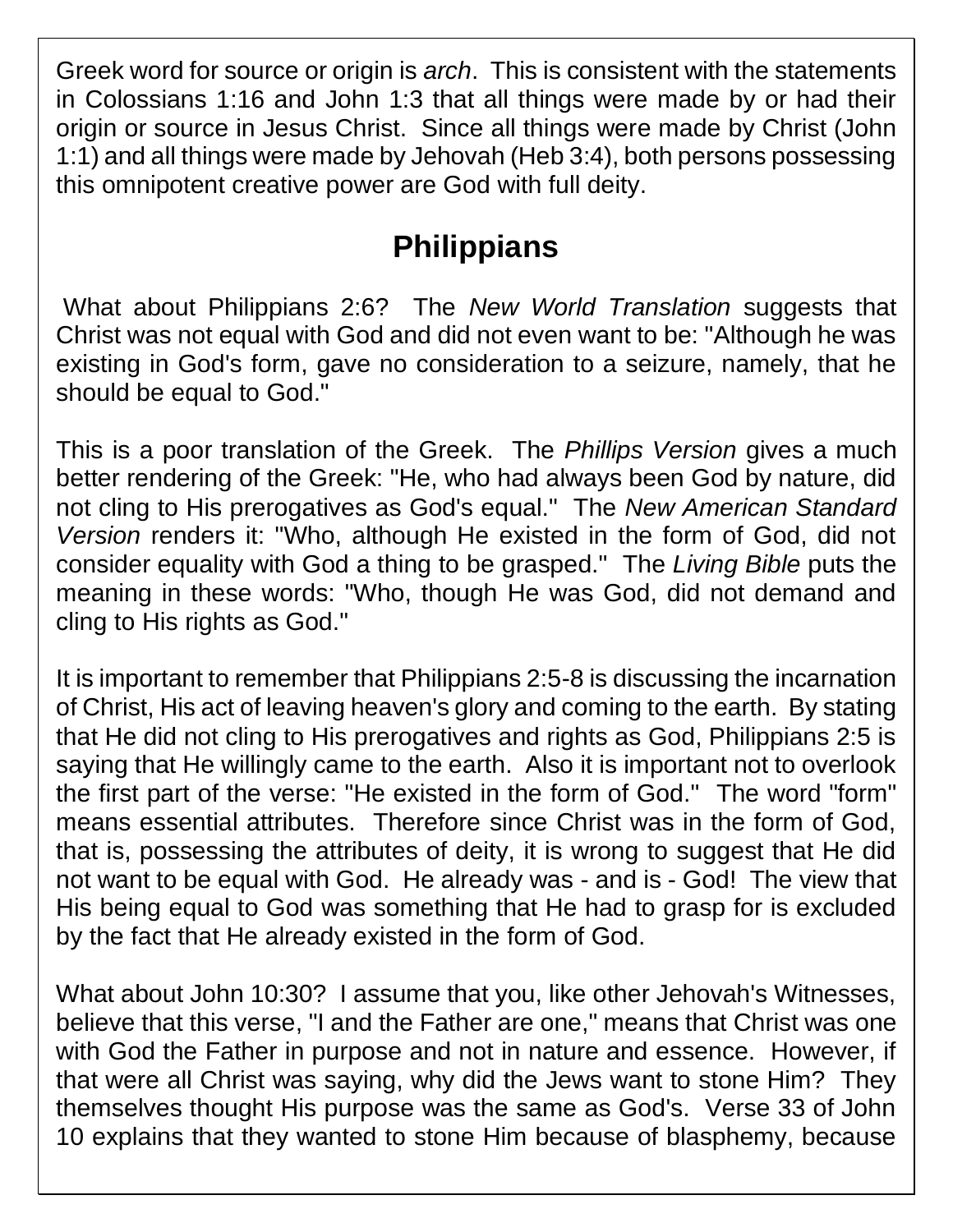He claimed to be God! The *New World Translation* uses the words "a god," but as explained earlier, *theos* is a definite noun and without the article denotes divine essence. As John 5:18 reveals, the fact that Jesus called God His Father meant to the Jews that He was making Himself "equal with God."

I have spent much time discussing the deity of Christ because this is the central point of the Scripture. Indeed, a man or woman cannot be saved unless they believe Jesus Christ is God! God Himself came to save men from their sins. The Bible teaches we are to turn to Christ as Jehovah God for salvation. Pardon from sin comes by [1] recognizing that you are a hopeless sinner in desperate need of God's mercy, grace and forgiveness (Rom 3:10, 23; Jer 17:9; Eccles 7:20; Eph 2:1-2; 1 John 1:8); [2] Realizing and believing that Jesus Christ came to earth for the explicit purpose of dying as a substitute for you (Isa 53:6; 1 Pet 2:24; 3:18), bearing the penalty of your sins Himself; [3] Repenting of and turning away from all known sin {seeing sin as God sees it and being willing to forsake it} (Matt 4:17; Mark 1:15; Luke 13:3-5; Acts 2:38; 3:19); and [4] Surrendering to Jesus Christ as Lord of your life allowing Him to reign in your heart (John 1:12; 3:16, 36; 5:24; 6:47; Acts 4:12, 16:30; Rom 10:13).

Christ came to do more than just atone for Adam's sin and to restore "perfect human life with its rights and earthly prospects" (*Let God Be True*, p. 96). He came to forgive sins (Eph 1:7), to give eternal life (John 10:28; 17:2), to justify us {declare us righteous by His grace} (Rom 3:24), to die for our sins (Rom 5:6, 8; 1 Pet 2:24; 3:18), to reconcile us to Himself {remove the enmity between man and God} (Rom 5:10), to redeem {ransom or purchase} us from the penalty and power of sin (Gal 4:4-5; Eph 1:17) to make us a holy people (Col 1:22; Jude 1:24), and to make us children of God (John 1:12).

Forgiveness of sins does not come by trying to pass the test Adam failed or to maintain "integrity" (as the August 15, 1956 issue of *The Watch Tower*  suggests). By attempting to keep integrity or by works of the law, "no flesh will be declared righteous before him" (Rom 3:20, *New World Translation*).

How then can a sinful man appear righteous in the sight of God? The Scriptures say "it is a free gift that they are being declared righteous by his undeserved kindness through the release of the ransom paid by Jesus Christ. God set him forth as an offering for propitiation through faith in his blood" (Rom 3:24, 25; *New World Translation*). On the basis of Christ's atonement